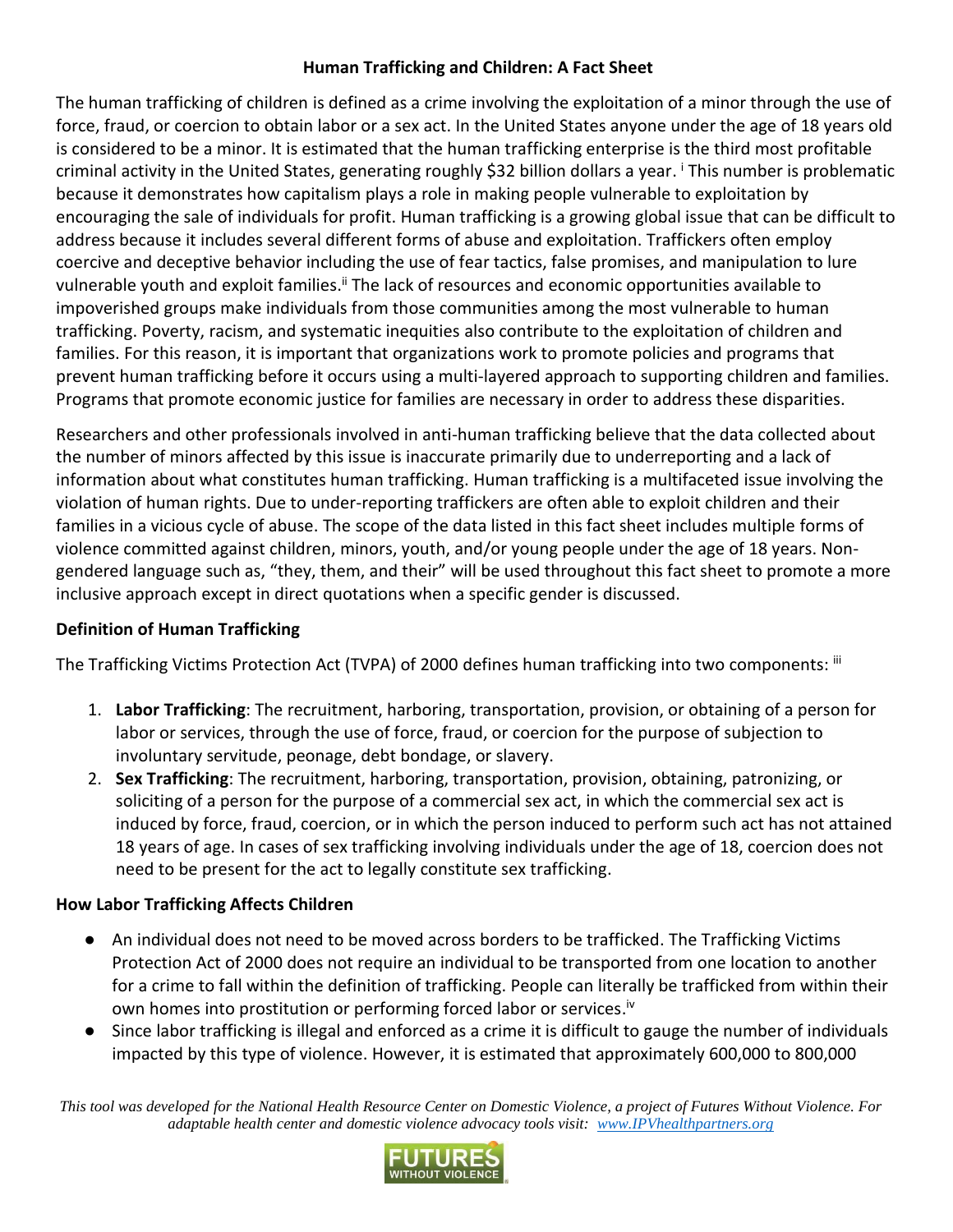individuals are trafficked annually across international borders worldwide and approximately half of these individuals are younger than age 18. $^{\text{v}}$ 

- According to the International Labor Organization, the global number of children involved in child labor is roughly 152 million, accounting for almost one in ten children worldwide.<sup>vi</sup>
- Child labor can take place within the family unit. In fact, it is estimated that more than two-thirds of all children in child labor work as contributing family laborers.<sup>vii</sup>
- Child labor has negative consequences on children's health and well-being. The International Labor Organization estimates that nearly 73 million children are working in hazardous working conditions that directly endanger their health, safety, and moral development. Viii
- It should be noted that child labor trafficking can, and often will overlap with child sex trafficking. The International Labor Organization estimates that 22% of the 20.9 million people affected by forced labor are also engaged in forced sexual exploitation.<sup>ix</sup>

# **How Sex Trafficking Affects Children**

- Oftentimes children are criminalized for acts of violence committed against them. It is estimated that children who experience sexual abuse are 28 times more likely to be arrested for prostitution at some point in their lives than children who have not been sexually abused.<sup>x</sup>
- The National Human Trafficking Hotline received reports for 10,949 potential cases of human trafficking in 2018, with 4,945 of those cases involving minors. xi
- In a study that looked at whether victimization in childhood increased the likelihood of suicide attempts in adulthood it was found that adults who were victims of childhood sexual abuse were more likely to attempt suicide.<sup>xii</sup>
- In a study among female sex workers, 1 out of every 4 women entered the sex trade as minors. Women who entered the sex trade as minors were 3 times more likely to develop HIV versus women who entered the sex trade as adults.<sup>xiii</sup>
- In a study consisting of trafficking survivors, 72% of the sample met diagnostic criteria for depression. The most common reported symptoms of depression included sleep disturbance, depressed mood, and feelings of guilt and worthlessness.<sup>xiv</sup>

# **Children and Families Vulnerable to Human Trafficking**

- Young people who migrate and particularly those who migrate across international borders are vulnerable to exploitation. This is especially true when their immigration status is unclear, they have no money, and they are cut off from their natural support systems. <sup>xv</sup>
- Lesbian, Gay, Bisexual, and Transgender, and Queer (LGBTQ) youth who experience homelessness are at higher risk for sex trafficking and sexual exploitation. It is estimated that only 20% of homeless youth are LGBTQ in the United States, but of that 20%, more than half are exploited through sexual prostitution. This rate is much higher than the 33% of heterosexual homeless youth who are at risk for sex trafficking.<sup>xvi</sup>
- LGBTQ youth are up to five times more likely than heterosexual youth to be victims of human trafficking, due to increased susceptibility that comes with feelings of rejection and/or alienation that are often experienced by LGBTQ youth.<sup>xvii</sup>
- Black and Native American youth disproportionately experience acts of violence in their communities. A national survey revealed that more than half of Black, Hispanic, and Native American adolescents had witnessed violence in their lifetime.<sup>xviii</sup>

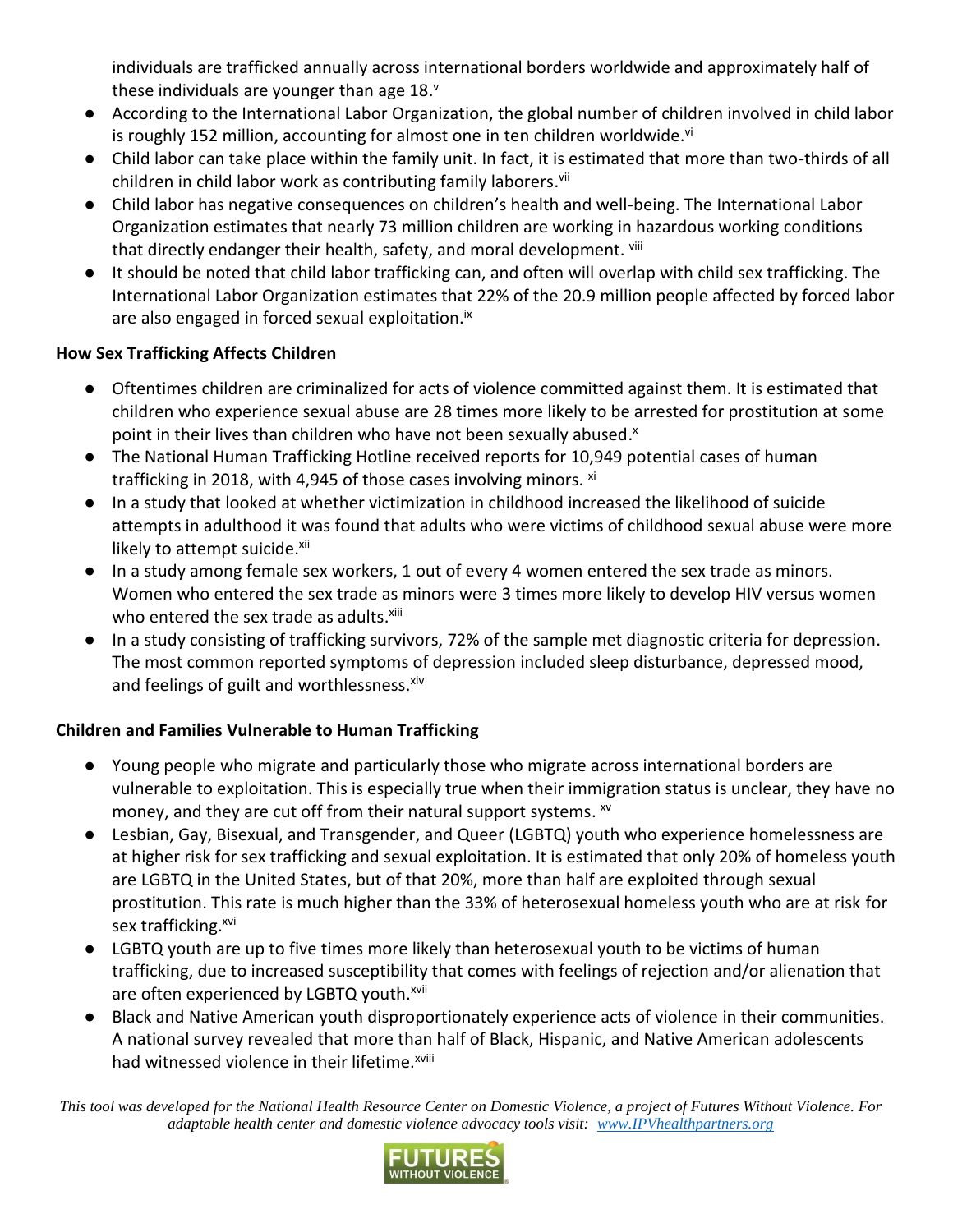- The Center for Disease and Control Prevention estimates that roughly half of Native women in the United States have experienced sexual violence at least once in their lifetime (49%). Xix Historical trauma, poverty, and violence against Indigenous communities contribute to making these groups more suspectable to acts of violence.
- Traffickers prey on children who experience feelings of low self-esteem and minimal social support. These characteristics are highly prevalent among children experiencing homelessness or those who are in the foster care system who have limited social support.<sup>xx</sup>
- Youth in the foster care system are overrepresented in sex trafficking cases. In a survey conducted in 2010, it was reported that 59% of the 174 juveniles arrested on prostitution charges were all in the foster care system.xxi
- Children who experience abuse are more likely to be victims of human trafficking. In a survey administered to 273 adult survivors of sex trafficking, 44.6% reported experiencing childhood sexual abuse and 40.9% reported experiencing emotional abuse as children.<sup>xxii</sup> This demonstrates the link between childhood abuse and human trafficking across the life span.
- Children with disabilities are at an increased risk for being physically, emotionally, and sexually abused due to cognitive, social, and emotional deficits.<sup>xxiii</sup>
- Family dysfunction, concerns about immigration status, and poverty, are all risk factors for making families and their children vulnerable to human trafficking.<sup>xxiv</sup>

# **The Role of Technology in Recruiting Children**

- It is estimated that 76% of sexual transactions with underage girls start on the Internet, and that 2 million children are subjected to prostitution in the global sex trade. <sup>xxv</sup>
- In a survey administered to youth who were victims of sex trafficking, 70.4% of participants reported the use of technology playing a role in their being recruited for sex trafficking.<sup>xxvi</sup>

# **Promoting Protective Factors**

A goal of prevention is to increase children's protective factors and to improve upon strengths that already exist in the child or their environment. Promoting children's protective factors, especially for children who are vulnerable to human trafficking, can help ensure that they function well at home and reduce the risk of negative outcomes later on in their lives. A protective factor acts as a positive buffer to the child and can be promoted at the individual, relationship, community, and societal level. Preventing human trafficking before it occurs aligns with the Public Health Model by highlighting a four-level ecological approach to enhancing children's protective factors.

Examples of protective factors that promote children's well-being include:

- **Nurturing and Attachment**: Agencies should work to raise awareness about promoting safe, stable and healthy relationships and environments for children to thrive in. xxvii
- **Promoting Caregiver Capacity**: Agencies should partner with parents and caregivers to promote services that increase their understanding of their children's development. XXVIII
- **Establishing Social Connections**: Creating a healthy connection to a caring and positive adult can help develop children's social emotional skills.<sup>xxix</sup>

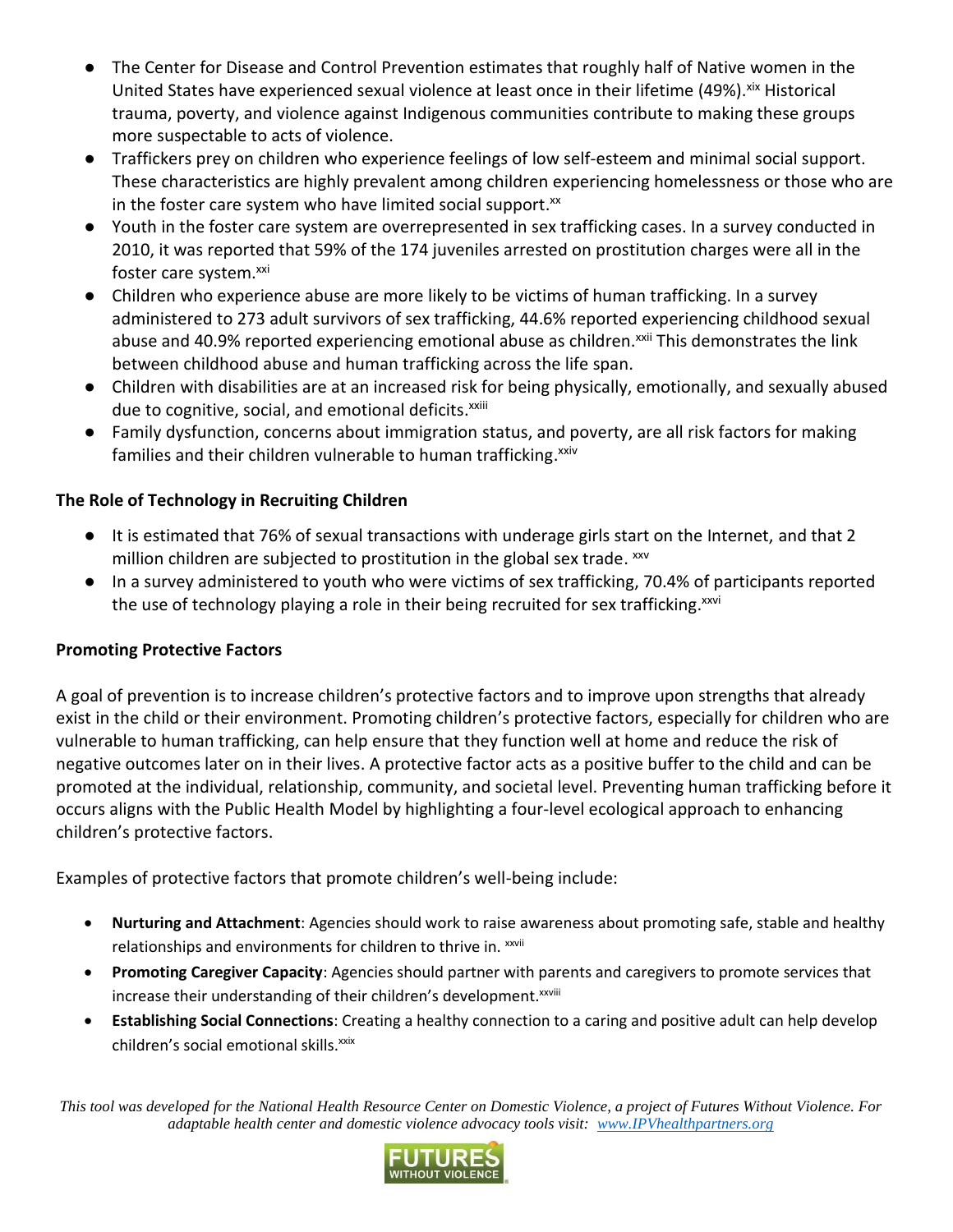**Support for Families**: Combatting human trafficking requires a multi-layered approach of prevention with the community at large.<sup>xxx</sup> Agencies should partner with vulnerable children and families to develop comprehensive programs that are tailored to meet each family's individual needs.xxxi

#### **Adopting Policies that Protect Children and Families**

- Nations should work to adopt legislation that strengthens the protection of children and families in compliance with international obligations: All legislation should include promoting prevention and enhancing children's protective factors.
- States should work to adopt safe harbor laws. A comprehensive safe harbor law prevents minors under the age of 18 years of age from being criminalized for prostitution and directs juvenile sex trafficking victims to specialized services.<sup>xxxii</sup>
	- The following states direct juvenile sex trafficking victims to specialized services: Arkansas, California, Connecticut, Delaware, District of Columbia, Florida, Illinois, Indiana, Iowa, Kansas, Kentucky, Louisiana, Maine, Massachusetts, Michigan, Minnesota, Mississippi, Missouri, Nebraska, Nevada, New Mexico, New York, North Carolina, Ohio, Oklahoma, and Texas.
	- The following states protect minors from criminalization for prostitution: Connecticut, District of Columbia, Illinois, Kentucky, Michigan, Minnesota, Mississippi, Montana, Nebraska, New Hampshire, North Carolina, South Carolina, Tennessee, and Vermont.
	- Safe Harbor Laws allow states to adopt legislation that not only protects children from acts of violence but shifts society's attitudes on how to respond to and treat children who are impacted by human trafficking. Although safe harbor laws increase children's protection, they are oftentimes met with resistance by the general public due to misconceptions about who is deserving of protection and who is not. It is important to recognize that safe harbor laws vary across states and can always be improved to better serve children and their families. Because Safe Harbor laws are not universal there are inconsistencies in the way these laws are implemented and carried out across individual states.<sup>xxxiii</sup>
- Being able to effectively address human trafficking will require a paradigm shift within the larger justice system towards shifting the belief that children involved in human trafficking are victims rather than criminals. Organizations should work to offer trainings and technical assistance to law enforcement, prosecutors, judges, and businesses about identifying and responding to the human trafficking of children.<sup>xxxiv</sup>
- Due to the various needs children and families have, agencies should work to develop state, national, and international initiatives, policies, and laws that encourage cross-sector collaboration and partnerships when working with individuals and families impacted by human trafficking.

*This fact sheet was developed by Futures Without Violence Intern Jessica Villalobos, MSW. 2020.*

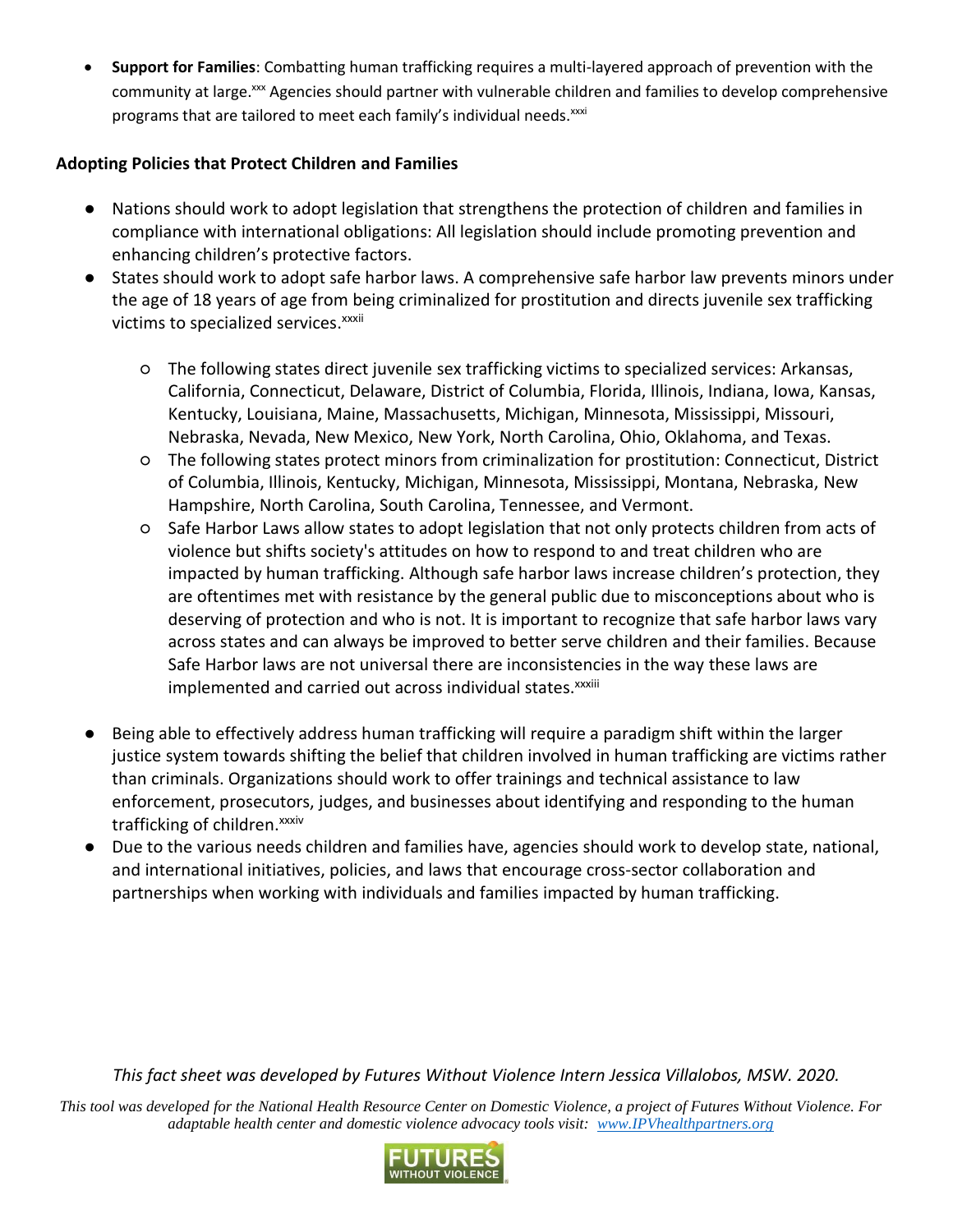#### References

 $\overline{a}$ 

<sup>i</sup> RAFFERTY, Y. (2013). Child Trafficking and Commercial Sexual Exploitation: A Review of Promising Prevention Policies and Programs. *American Journal of Orthopsychiatry*, *4*, 559.

<sup>ii</sup> Human Trafficking: The Problem. (n.d.). Retrieved from<https://youth.gov/youth-topics/trafficking-of-youth/the-problem> iii Victims of Trafficking and Violence Protection Act of 2000. Retrieved April 7, 2020, from

https://www.state.gov/j/tip/laws/61124.htm

iv JOHNSON JR, E. C. (2019). THE BUSINESS CASE FOR LAWYERS TO ADVOCATE FOR CORPORATE SUPPLY CHAINS FREE OF LABOR TRAFFICKING AND CHILD LABOR. American University Law Review, 68(5), 1555-1619.

<sup>v</sup> U.S. Department of State. (2019). *Trafficking in Persons Report June 2019* (pp. 1–527). Retrieved February 20, 2020, from <https://www.state.gov/wp-content/uploads/2019/06/2019-Trafficking-in-Persons-Report.pdf>

vi International Labor Organization. (2017). *Global estimates of child labor: Results and Trends, 2012-2016*. Switzerland. Retrieved February 21, 2020, from

[https://www.ilo.org/wcmsp5/groups/public/@dgreports/@dcomm/documents/publication/wcms\\_575499.pdf](https://www.ilo.org/wcmsp5/groups/public/@dgreports/@dcomm/documents/publication/wcms_575499.pdf)

vii International Labor Organization. (2017). *Global estimates of child labor: Results and Trends, 2012-2016*. Switzerland. Retrieved February 21, 2020, from

[https://www.ilo.org/wcmsp5/groups/public/@dgreports/@dcomm/documents/publication/wcms\\_575499.pdf](https://www.ilo.org/wcmsp5/groups/public/@dgreports/@dcomm/documents/publication/wcms_575499.pdf)

viii International Labor Organization. (2017). *Global estimates of child labor: Results and Trends, 2012-2016*. Switzerland. Retrieved February 21, 2020, from

[https://www.ilo.org/wcmsp5/groups/public/@dgreports/@dcomm/documents/publication/wcms\\_575499.pdf](https://www.ilo.org/wcmsp5/groups/public/@dgreports/@dcomm/documents/publication/wcms_575499.pdf)

<sup>ix</sup> RAFFERTY, Y. (2013). Child Trafficking and Commercial Sexual Exploitation: A Review of Promising Prevention Policies and Programs. *American Journal of Orthopsychiatry*, *4*, 559.

<sup>x</sup> Christopher Bagley. (1985). Child Sexual Abuse and Juvenile Prostitution: A Commentary on the Badgley Report on Sexual Offences against Children and Youth. *Canadian Journal of Public Health / Revue Canadienne de Sante'e Publique*, *76*(1), 65.

xi Polaris. (2018). *2018 Statistics from the National Human Trafficking Hotline*. Retrieved December 14, 2019, from [https://humantraffickinghotline.org/sites/default/files/Polaris\\_National\\_Hotline\\_2018\\_Statistics\\_Fact\\_Sheet.pdf](https://humantraffickinghotline.org/sites/default/files/Polaris_National_Hotline_2018_Statistics_Fact_Sheet.pdf)

xii Dedić, G., Djordjević, B., & Dedić, S. (2019). Victimization in childhood as a suicide risk factor in adults. *Vojnosanitetski Pregled: Military Medical & Pharmaceutical Journal of Serbia*, *76*(7), 667–674. https://doi.org/10.2298/VSP170826142D

xiii Silverman, J. G., Servin, A., Goldenberg, S. M., Magis-Rodriguez, C., Ritter, J., Raj, A., & Brouwer, K. C. (2015). Sexual Violence and HIV Infection Associated With Adolescent vs Adult Entry Into the Sex Trade in Mexico. *JAMA: Journal of the American Medical Association*, *314*(5), 516.

xiv Hopper, E. K., & Gonzalez, L. D. (2018). A Comparison of Psychological Symptoms in Survivors of Sex and Labor Trafficking. *Behavioral Medicine*, *44*(3), 177–188. https://doi-org.libproxy.berkeley.edu/10.1080/08964289.2018.1432551 xv Boak, A., Boldosser, A., & Biu, O. (2003). *Smooth Flight: A Guide to Preventing Youth Trafficking*. Project for the Prevention of

Adolescent Trafficking (PPAT). Retrieved December 14, 2019, from

[http://cedoc.inmujeres.gob.mx/documentos\\_download/trata\\_de\\_personas\\_10.pdf](http://cedoc.inmujeres.gob.mx/documentos_download/trata_de_personas_10.pdf)

xvi Martinez, O., & Kelle, G. (2013). Sex Trafficking of LGBT Individuals. *International Law News*, *42*(4), 21–24.

xvii Yates, G. L., MacKenzie, R. G., Pennbridge, J., & Swofford, A. (1991). A risk profile comparison of homeless youth involved in prostitution and homeless youth not involved. Journal of Adolescent Health, 12(7), 545-548

xviii Kilpatrick, D., Saunders, B., & Smith, D. (2003). Youth Victimization: Prevalence and Implications. NIJ Research in Brief (NCJ 194972)

xix Bruce, A. (2019). When Your Colonizers Are Hypocrites: Federal Poverty "Solutions" and Indigenous Survival of Sex Trafficking in Indian Country. *National Lawyers Guild Review*, *76*(3), 140–182.

xx Clawson, H.J., Dutch, M., Solomon, A., & Goldblatt Grace, L. (2009). Human Trafficking Into and Within the United States: A Review of the Literature. Washington, DC.: Office of the Assistant Secretary for Planning and Evaluation (ASPE), U.S. Department of Health and Human Services.

<sup>xxi</sup> Sewell, Abby. (November 27, 2012). Most of L.A. County youths held for prostitution come from foster care. Los Angeles Times. Available at: http://articles.latimes.com/2012/nov/27/local/la-me-1128- sex-trafficking-20121128

xxii Fedina, L., Williamson, C., & Perdue, T. (2019). Risk Factors for Domestic Child Sex Trafficking in the United States. *Journal of Interpersonal Violence*, *34*(13), 2653.

xxiii Mandel, A., & Datner, E. (2017). Sexual behaviors in children with developmental disabilities. *Journal of Alternative Medicine Research*, *9*(3), 257–284.